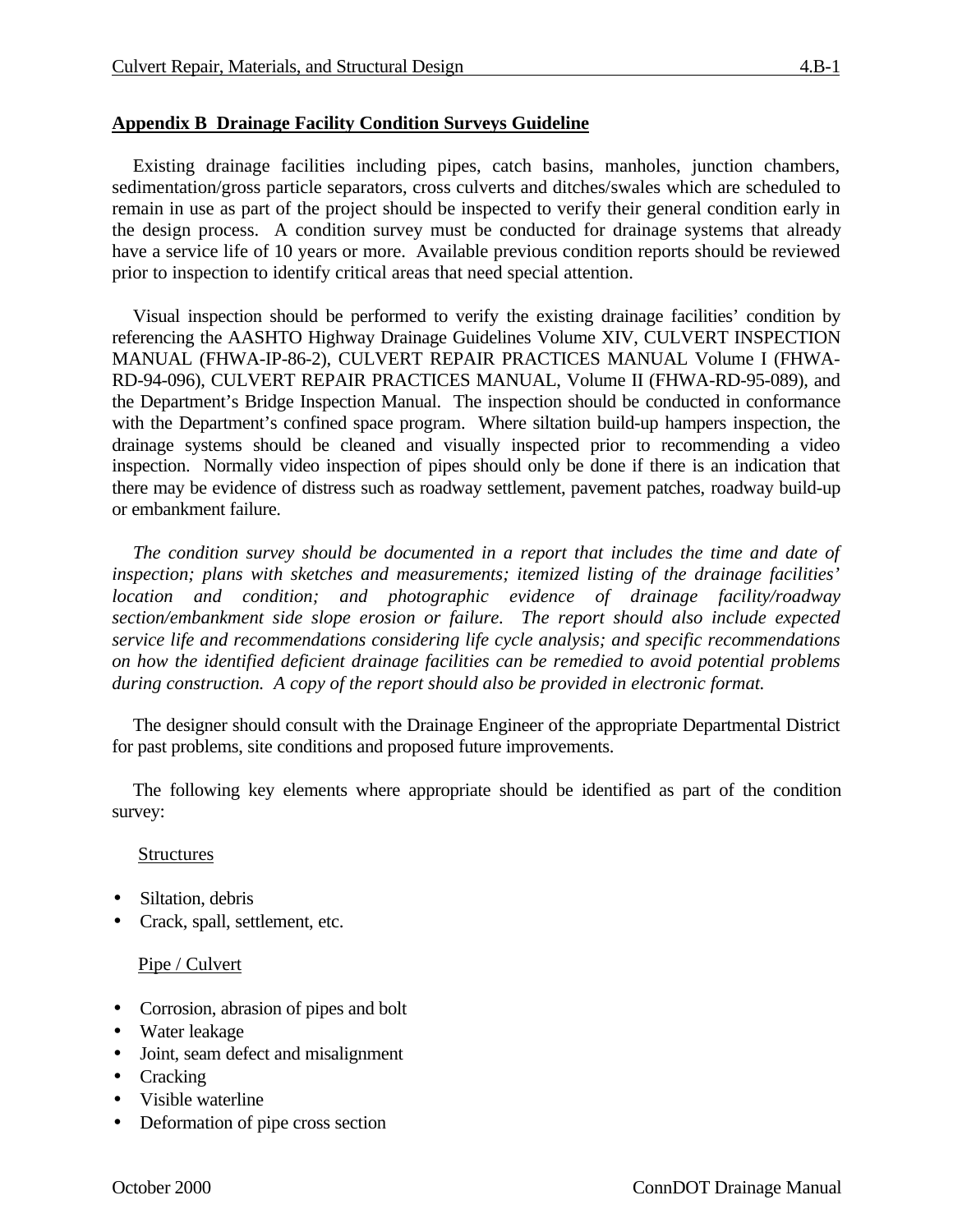- Pipe material (concrete, steel, masonry stone, plastic, etc.)
- Siltation, debris

## Inlet / Outlet

- Erosion
- Siltation, debris
- Condition of inverts (buried)
- Piping
- Condition of culvert ends / headwalls / wingwalls
- Undermining
- Scouring
- Outlet protection (type, limits and condition)
- Waterway condition

## Roadway / Embankment Slope

- Settlement
- Cracking
- Patching
- Frequent overlays
- Erosion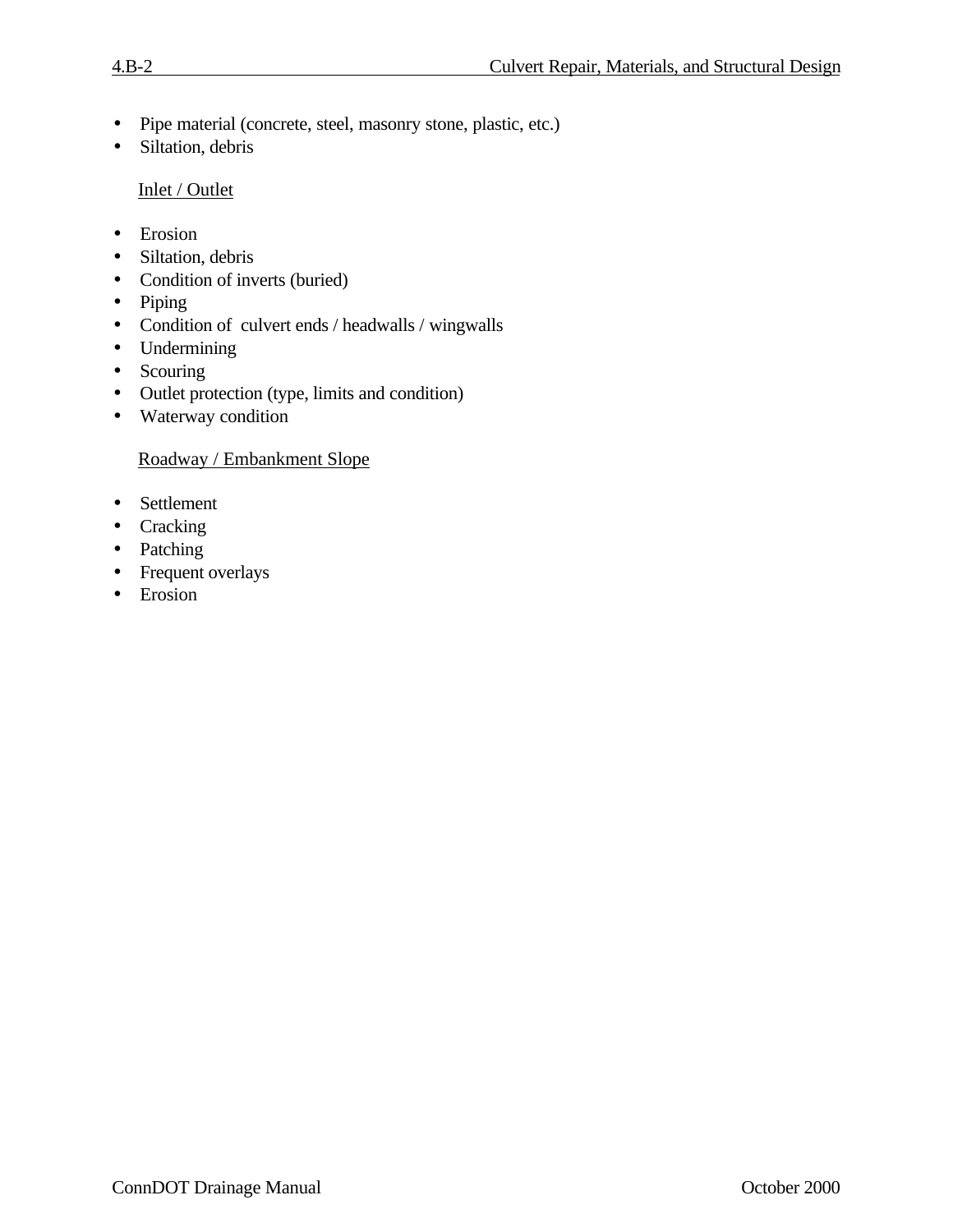### Form 1: STORM SEWER SYSTEM – PIPES BETWEEN DRAINAGE STRUCTURES

| Station, Offset:           |                                                                                                                      | Project No.              |
|----------------------------|----------------------------------------------------------------------------------------------------------------------|--------------------------|
| Type:                      | <u> 1989 - Johann Barbara, martin amerikan basar dan berasal dalam basa dalam basar dalam basar dalam basar dala</u> | Route No.                |
| Size:                      | <u> 1989 - Johann Barbara, martxa alemaniar a</u>                                                                    | Date                     |
| Length:                    |                                                                                                                      |                          |
|                            | <b>Condition Rating *</b>                                                                                            | <b>Condition</b>         |
|                            | $(0-9)$                                                                                                              | Fair Poor<br>N/A<br>Good |
| Siltation, Debris          |                                                                                                                      |                          |
| Visible Waterline          |                                                                                                                      |                          |
| Water Leakage              |                                                                                                                      |                          |
| Alignment                  |                                                                                                                      |                          |
| Joints                     |                                                                                                                      |                          |
| Concrete                   |                                                                                                                      |                          |
| Shape                      |                                                                                                                      |                          |
| <b>Horizontal Diameter</b> |                                                                                                                      |                          |
| Seams                      |                                                                                                                      |                          |
| Corrosion and Rust         |                                                                                                                      |                          |

\* - *See Tables B-1 and B-2 for ratings. These tables may be used for various pipe materials (where appropriate).*

\_\_\_\_\_\_\_\_\_\_\_\_\_\_\_\_\_\_\_\_\_\_\_\_\_\_\_\_\_\_\_\_\_\_\_\_\_\_\_\_\_\_\_\_\_\_\_\_\_\_\_\_\_\_\_\_\_\_\_\_\_\_\_\_\_\_\_\_\_\_\_\_\_\_\_\_\_\_\_

\_\_\_\_\_\_\_\_\_\_\_\_\_\_\_\_\_\_\_\_\_\_\_\_\_\_\_\_\_\_\_\_\_\_\_\_\_\_\_\_\_\_\_\_\_\_\_\_\_\_\_\_\_\_\_\_\_\_\_\_\_\_\_\_\_\_\_\_\_\_\_\_\_\_\_\_\_\_\_

\_\_\_\_\_\_\_\_\_\_\_\_\_\_\_\_\_\_\_\_\_\_\_\_\_\_\_\_\_\_\_\_\_\_\_\_\_\_\_\_\_\_\_\_\_\_\_\_\_\_\_\_\_\_\_\_\_\_\_\_\_\_\_\_\_\_\_\_\_\_\_\_\_\_\_\_\_\_\_

\_\_\_\_\_\_\_\_\_\_\_\_\_\_\_\_\_\_\_\_\_\_\_\_\_\_\_\_\_\_\_\_\_\_\_\_\_\_\_\_\_\_\_\_\_\_\_\_\_\_\_\_\_\_\_\_\_\_\_\_\_\_\_\_\_\_\_\_\_\_\_\_\_\_\_\_\_\_\_

\_\_\_\_\_\_\_\_\_\_\_\_\_\_\_\_\_\_\_\_\_\_\_\_\_\_\_\_\_\_\_\_\_\_\_\_\_\_\_\_\_\_\_\_\_\_\_\_\_\_\_\_\_\_\_\_\_\_\_\_\_\_\_\_\_\_\_\_\_\_\_\_\_\_\_\_\_\_\_

\_\_\_\_\_\_\_\_\_\_\_\_\_\_\_\_\_\_\_\_\_\_\_\_\_\_\_\_\_\_\_\_\_\_\_\_\_\_\_\_\_\_\_\_\_\_\_\_\_\_\_\_\_\_\_\_\_\_\_\_\_\_\_\_\_\_\_\_\_\_\_\_\_\_\_\_\_\_\_

\_\_\_\_\_\_\_\_\_\_\_\_\_\_\_\_\_\_\_\_\_\_\_\_\_\_\_\_\_\_\_\_\_\_\_\_\_\_\_\_\_\_\_\_\_\_\_\_\_\_\_\_\_\_\_\_\_\_\_\_\_\_\_\_\_\_\_\_\_\_\_\_\_\_\_\_\_\_\_

\_\_\_\_\_\_\_\_\_\_\_\_\_\_\_\_\_\_\_\_\_\_\_\_\_\_\_\_\_\_\_\_\_\_\_\_\_\_\_\_\_\_\_\_\_\_\_\_\_\_\_\_\_\_\_\_\_\_\_\_\_\_\_\_\_\_\_\_\_\_\_\_\_\_\_\_\_\_\_

## Remarks/Findings:

Recommendations: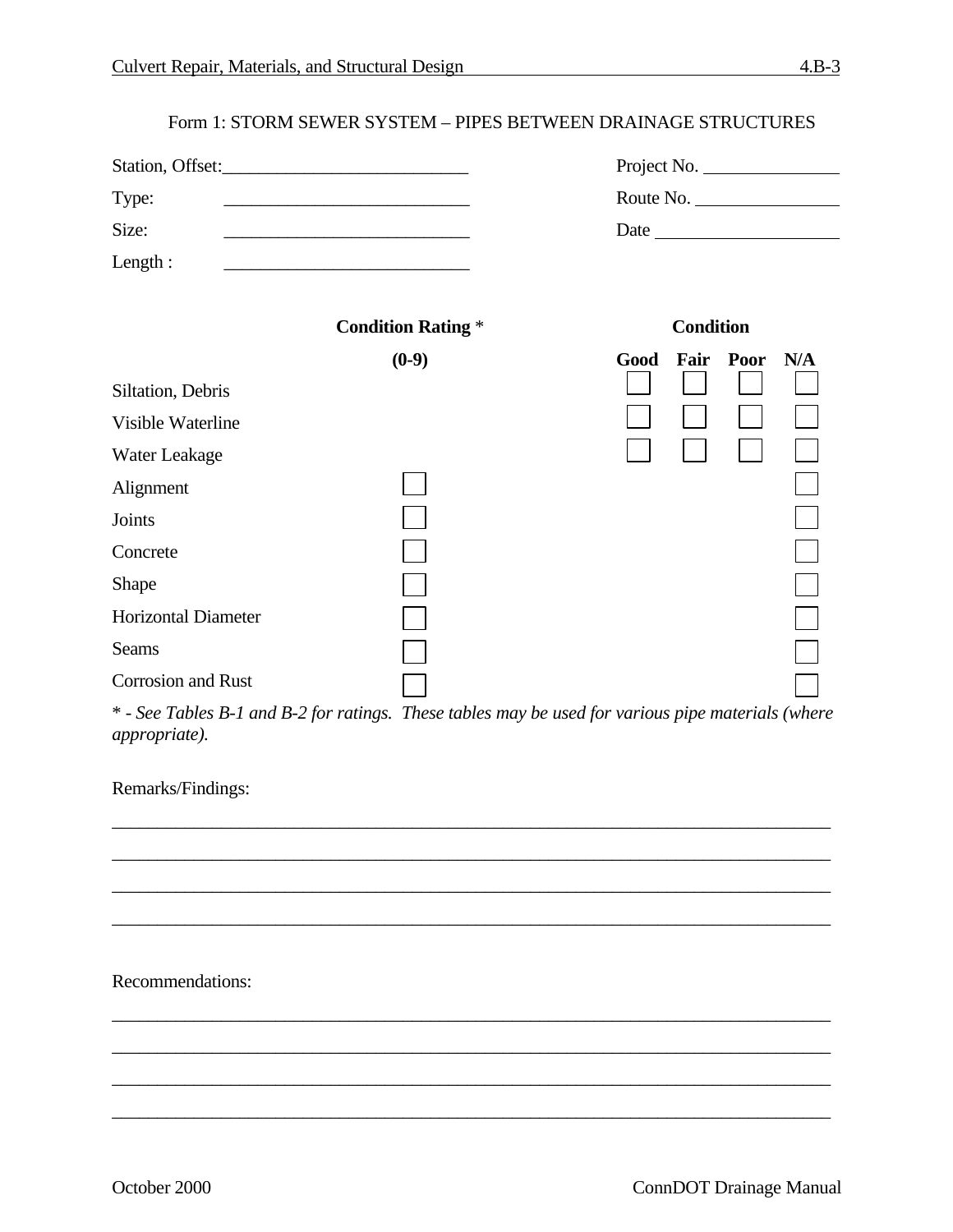| Station, Offset:         |                  |                |     | Project No. |  |
|--------------------------|------------------|----------------|-----|-------------|--|
| Type:                    |                  |                |     | Route No.   |  |
|                          |                  |                |     |             |  |
|                          | <b>Condition</b> |                |     |             |  |
|                          |                  | Good Fair Poor | N/A |             |  |
| Cover                    |                  |                |     |             |  |
| Grate                    |                  |                |     |             |  |
| Top                      |                  |                |     |             |  |
| Crack, Spall, Settlement |                  |                |     |             |  |
| Siltation, Debris        |                  |                |     |             |  |
| Remarks/Findings:        |                  |                |     |             |  |
|                          |                  |                |     |             |  |
|                          |                  |                |     |             |  |
| Recommendations:         |                  |                |     |             |  |
|                          |                  |                |     |             |  |
|                          |                  |                |     |             |  |
|                          |                  |                |     |             |  |

# FORM  $2:$  STORM SEWER SYSTEM  $\equiv$  DRAINAGE STRUCTURES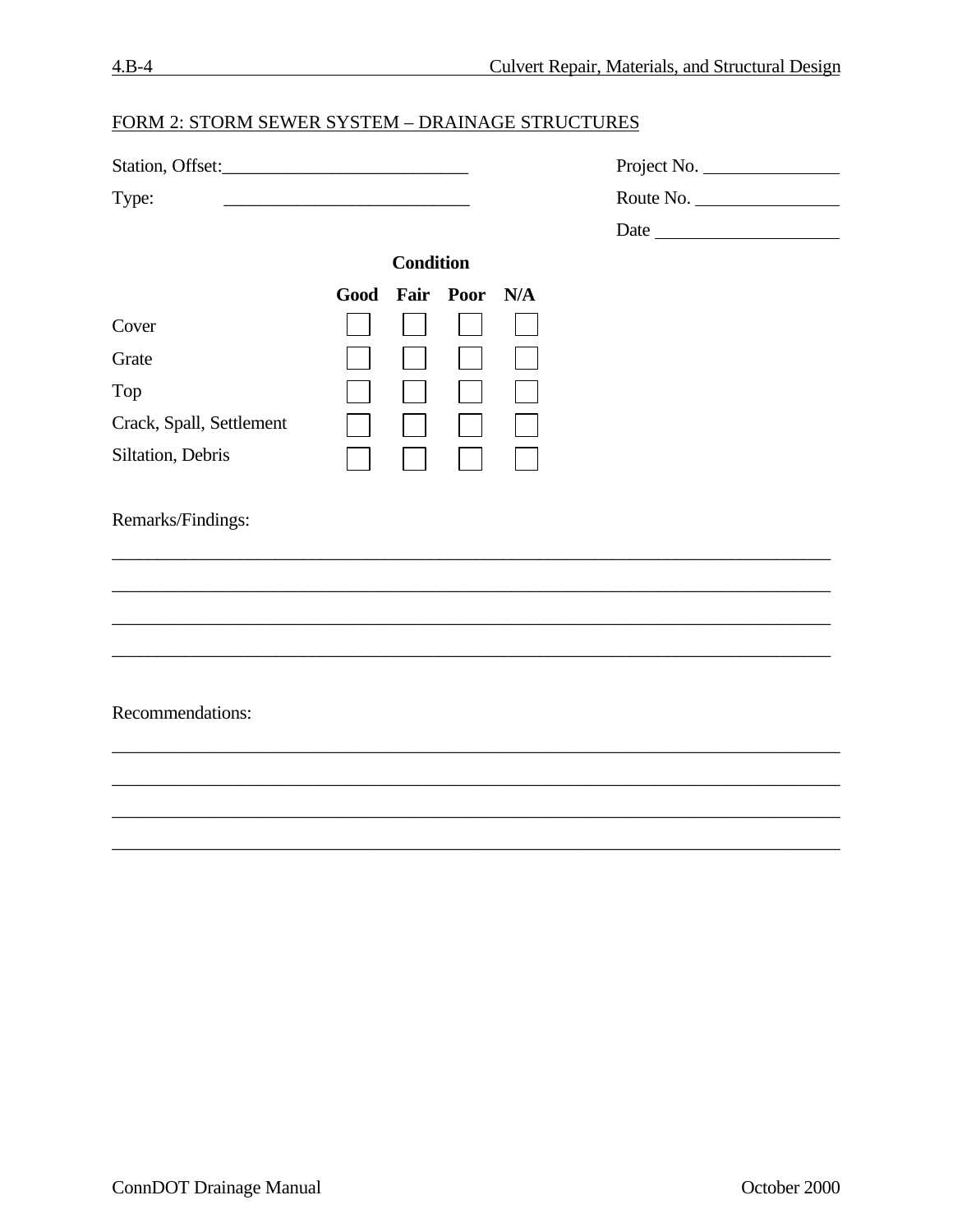# FORM 3: STORM SEWER SYSTEM – INLET/OUTLET FACILITIES TO/FROM CHANNEL, DITCHES, ETC…

| Station, Offset:                     | Project No. |
|--------------------------------------|-------------|
| Type:                                | Route No.   |
| Outlet Protection (type and limits): | Date        |

\_\_\_\_\_\_\_\_\_\_\_\_\_\_\_\_\_\_\_\_\_\_\_\_\_\_\_\_\_\_\_\_\_\_\_\_\_\_\_\_\_\_\_\_\_\_\_\_\_\_\_\_\_\_\_\_\_\_\_\_\_\_\_\_\_\_\_\_\_\_\_\_\_\_\_\_\_\_\_

\_\_\_\_\_\_\_\_\_\_\_\_\_\_\_\_\_\_\_\_\_\_\_\_\_\_\_\_\_\_\_\_\_\_\_\_\_\_\_\_\_\_\_\_\_\_\_\_\_\_\_\_\_\_\_\_\_\_\_\_\_\_\_\_\_\_\_\_\_\_\_\_\_\_\_\_\_\_\_

\_\_\_\_\_\_\_\_\_\_\_\_\_\_\_\_\_\_\_\_\_\_\_\_\_\_\_\_\_\_\_\_\_\_\_\_\_\_\_\_\_\_\_\_\_\_\_\_\_\_\_\_\_\_\_\_\_\_\_\_\_\_\_\_\_\_\_\_\_\_\_\_\_\_\_\_\_\_\_

\_\_\_\_\_\_\_\_\_\_\_\_\_\_\_\_\_\_\_\_\_\_\_\_\_\_\_\_\_\_\_\_\_\_\_\_\_\_\_\_\_\_\_\_\_\_\_\_\_\_\_\_\_\_\_\_\_\_\_\_\_\_\_\_\_\_\_\_\_\_\_\_\_\_\_\_\_\_\_

\_\_\_\_\_\_\_\_\_\_\_\_\_\_\_\_\_\_\_\_\_\_\_\_\_\_\_\_\_\_\_\_\_\_\_\_\_\_\_\_\_\_\_\_\_\_\_\_\_\_\_\_\_\_\_\_\_\_\_\_\_\_\_\_\_\_\_\_\_\_\_\_\_\_\_\_\_\_

\_\_\_\_\_\_\_\_\_\_\_\_\_\_\_\_\_\_\_\_\_\_\_\_\_\_\_\_\_\_\_\_\_\_\_\_\_\_\_\_\_\_\_\_\_\_\_\_\_\_\_\_\_\_\_\_\_\_\_\_\_\_\_\_\_\_\_\_\_\_\_\_\_\_\_\_\_\_

\_\_\_\_\_\_\_\_\_\_\_\_\_\_\_\_\_\_\_\_\_\_\_\_\_\_\_\_\_\_\_\_\_\_\_\_\_\_\_\_\_\_\_\_\_\_\_\_\_\_\_\_\_\_\_\_\_\_\_\_\_\_\_\_\_\_\_\_\_\_\_\_\_\_\_\_\_\_

\_\_\_\_\_\_\_\_\_\_\_\_\_\_\_\_\_\_\_\_\_\_\_\_\_\_\_\_\_\_\_\_\_\_\_\_\_\_\_\_\_\_\_\_\_\_\_\_\_\_\_\_\_\_\_\_\_\_\_\_\_\_\_\_\_\_\_\_\_\_\_\_\_\_\_\_\_\_

|                          | <b>Condition</b> |  |           |     |
|--------------------------|------------------|--|-----------|-----|
|                          | Good             |  | Fair Poor | N/A |
| Erosion                  |                  |  |           |     |
| Inverts                  |                  |  |           |     |
| Piping                   |                  |  |           |     |
| Siltation, Debris        |                  |  |           |     |
| <b>Culvert Ends</b>      |                  |  |           |     |
| Wingwalls                |                  |  |           |     |
| Headwalls                |                  |  |           |     |
| Undermining              |                  |  |           |     |
| Scour                    |                  |  |           |     |
| Waterway Adequacy        |                  |  |           |     |
| <b>Outlet Protection</b> |                  |  |           |     |

### Remarks/Findings:

### Recommendations: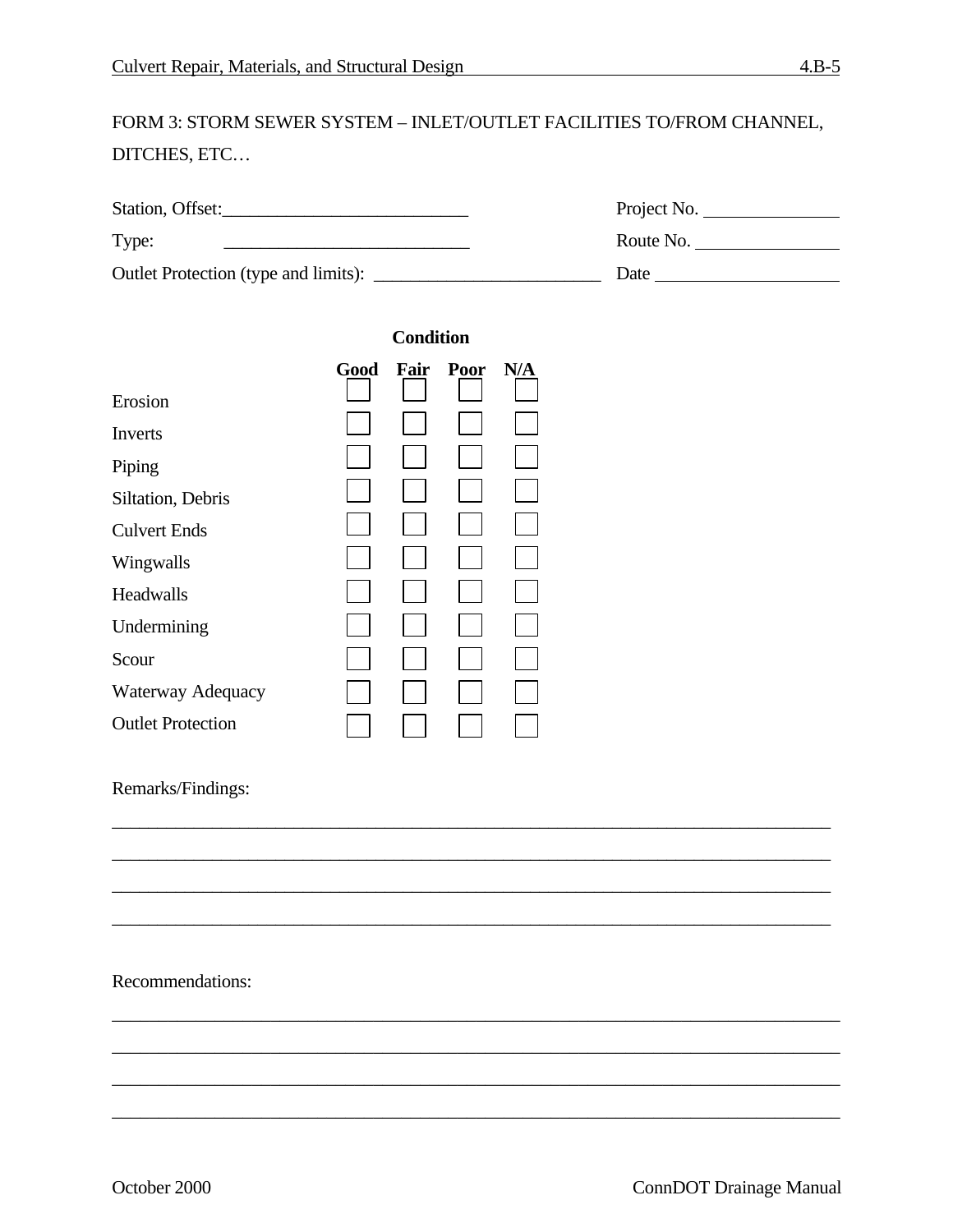## **RATING GUIDELINES FOR ROUND CORRUGATED METAL PIPE BARRELS**

| <b>RATING</b>  | <b>CONDITION</b>                                                                                                                                                                                                                               | <b>RATING</b>    | <b>CONDITION</b>                                                                                                                                                                                                                                                                                          |
|----------------|------------------------------------------------------------------------------------------------------------------------------------------------------------------------------------------------------------------------------------------------|------------------|-----------------------------------------------------------------------------------------------------------------------------------------------------------------------------------------------------------------------------------------------------------------------------------------------------------|
| $\overline{9}$ | New condition                                                                                                                                                                                                                                  | $\overline{4}$   | distortion<br>Shape:<br>marginal<br>significant                                                                                                                                                                                                                                                           |
| $\,$ 8 $\,$    | Shape: good, smooth curvature in barrel<br>- Horizontal: within 10 percent of design<br>Seams and joints: tight, no openings<br>Metal:<br>- Aluminum:<br>superficial<br>corrosion,<br>slight pitting<br>- Steel: superficial rust, no pitting  |                  | throughout length of pipe, lower third may<br>be kinked<br>- Horizontal diameter: 10 percent to 15<br>percent greater than design<br>Seams or joints: moderate cracking at bolt<br>holes on one seam near top of pipe, deflection<br>caused by loss of backfill through open joints<br>Metal:             |
| $\tau$         | Shape: generally good, top half of pipe<br>smooth but minor flattening of bottom<br>- Horizontal diameter: within 10 percent<br>of design                                                                                                      |                  | - Aluminum: extensive corrosion,<br>significant attack of core alloy<br>- Steel: extensive heavy rust, deep<br>pitting                                                                                                                                                                                    |
|                | Seams or joints: minor cracking at a few bolt<br>holes, minor joint or seam openings, potential<br>for backfill infiltration<br>Metal:<br>- Aluminum: moderate corrosion, no<br>attack of core alloy<br>- Steel: moderate rust, slight pitting | 3                | Shape: poor with extreme deflection at<br>isolated locations, flattening of crown,<br>crown radius 20 to 30 feet<br>- Horizontal diameter: in excess of 15<br>percent greater than design<br>Seams: 3 in. long cracks at bolt holes on one<br>seam<br>Metal:                                              |
| 6              | Shape: fair, top half has smooth curvature<br>but bottom half has flattened significantly<br>- Horizontal diameter: within 10 percent<br>of design<br>Seams or joints: minor cracking at bolt is                                               |                  | - Aluminum: extensive corrosion, attack<br>of core alloy, scattered perforations<br>Steel: extensive heavy rust, deep<br>pitting, scattered perforations                                                                                                                                                  |
|                | prevalent in one seam in lower half of pipe.<br>Evidence of backfill infiltration through<br>seams or joints<br>Metal:<br>- Aluminum: significant corrosion,<br>minor attack of core alloy<br>- Steel: fairly heavy rust, moderate<br>pitting  | $\overline{2}$   | Shape: critical, extreme distortion and<br>deflection throughout pipe, flattening of<br>crown, crown radius over 30 feet<br>- Horizontal diameter: More than 20<br>percent greater than design<br>Seams: Plate cracked from bolt to bolt on<br>one seam<br>Metal:<br>Aluminum: extensive perforations due |
| 5              | Shape: generally fair, significant distortion<br>at isolated locations in top half and extreme<br>flattening of invert<br>- Horizontal diameter: 10 percent to 15                                                                              |                  | to corrosion<br>Steel: extensive perforations due to<br>rust                                                                                                                                                                                                                                              |
|                | percent greater than design<br>Seams or joints: moderate cracking at bolt<br>holes along one seam near bottom of pipe,<br>deflection of pipe caused by backfill<br>infiltration through seams or joints                                        | 1                | Shape: partially collapsed with crown in<br>reverse curve<br>Seams: failed<br>Road: closed to traffic                                                                                                                                                                                                     |
|                | Metal:<br>- Aluminum: significant corrosion,<br>moderate attack of core alloy<br>- Steel: scattered heavy rust, deep pitting                                                                                                                   | $\boldsymbol{0}$ | Pipe: totally failed<br>Road: closed to traffic                                                                                                                                                                                                                                                           |

### **Table B-1**